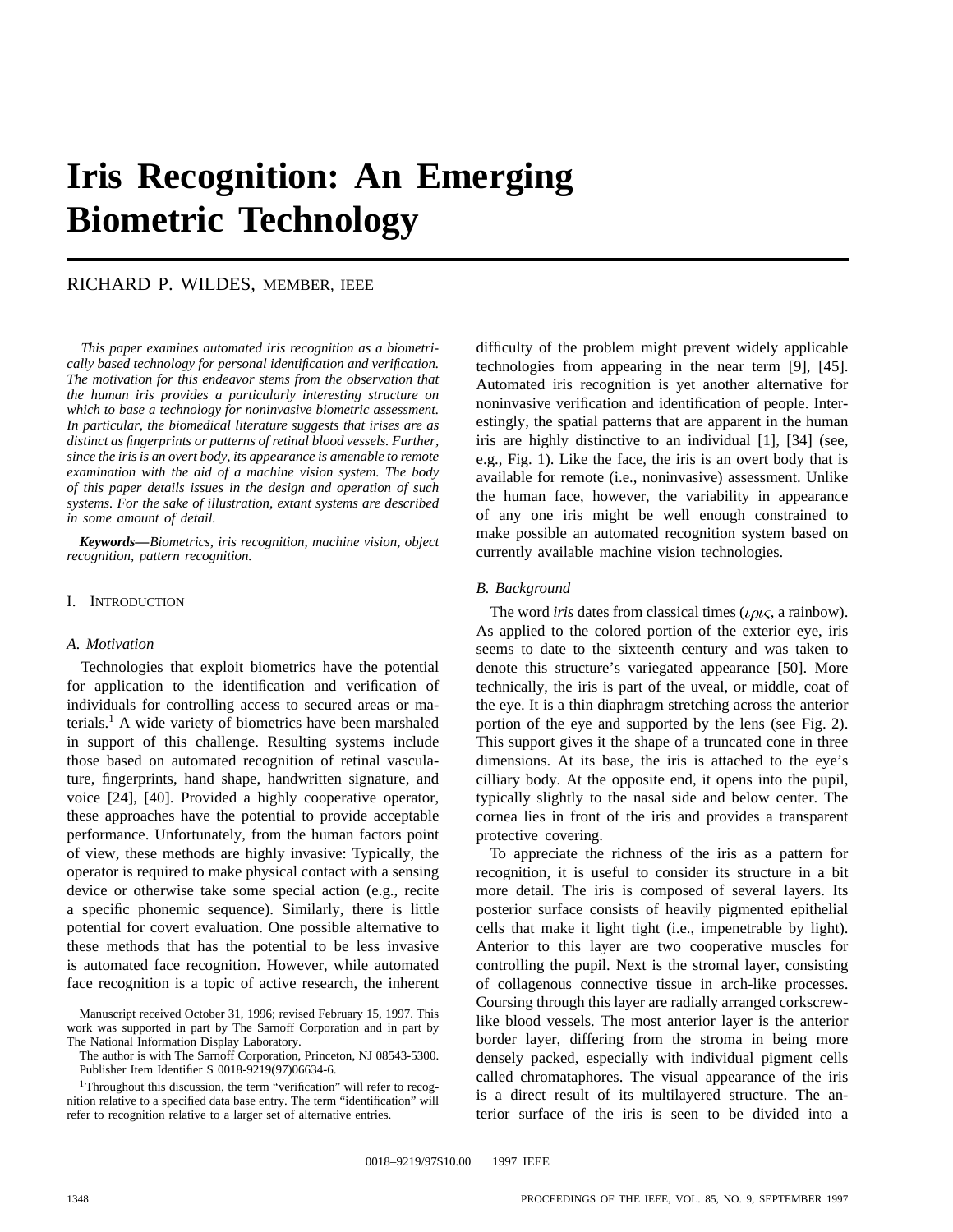

(a)



**Fig. 1.** The distinctiveness of the human iris. The two panels show images of the left iris of two individuals. Even to casual inspection, the imaged patterns in the two irises are markedly different.

central pupillary zone and a surrounding cilliary zone. The border of these two areas is termed the collarette; it appears as a zigzag circumferential ridge resulting as the anterior border layer ends abruptly near the pupil. The cilliary zone contains many interlacing ridges resulting from stromal support. Contractile lines here can vary with the state of the pupil. Additional meridional striations result from the radiating vasculature. Other assorted variations in appearance owe to crypts (irregular atrophy of the border layer), nevi (small elevations of the border layer), and freckles (local collections of chromataphores). In contrast, the pupillary zone can be relatively flat. However, it often shows radiating spoke-like processes and a pigment frill where the posterior layer's heavily pigmented tissue shows at the pupil boundary. Last, iris color results from the differential absorption of light impinging on the pigmented cells in the anterior border layer. When there is little pigmentation in the anterior border layer, light reflects back from the posterior epithelium and is scattered as it passes through the stroma to yield a blue appearance. Progressive levels of anterior pigmentation lead to darker colored irises. Additional details of iris structure can be found in the biomedical literature (e.g., [1], [16]).

Claims that the structure of the iris is unique to an individual and is stable with age come from two main sources. The first source of evidence is clinical observations. During the course of examining large numbers of eyes, ophthalmologists [20] and anatomists [1] have noted that the detailed pattern of an iris, even the left and right iris of a single person, seems to be highly distinctive. Further, in cases with repeated observations, the patterns seem to vary little, at least past childhood. The second source of evidence is developmental biology [35], [38]. There, one finds that while the general structure of the iris is genetically determined, the particulars of its minutiae are critically dependent on circumstances (e.g., the initial conditions in the embryonic precursor to the iris). Therefore, they are highly unlikely to be replicated via the natural course of events. Rarely, the developmental process goes awry, yielding only a rudimentary iris (aniridia) or a marked displacement (corectopia) or shape distortion (colobloma) of the pupil [35], [42]. Developmental evidence also bears on issues of stability with age. Certain parts of the iris (e.g., the vasculature) are largely in place at birth, whereas others (e.g., the musculature) mature around two years of age [1], [35]. Of particular significance for the purposes of recognition is the fact that pigmentation patterning continues until adolescence [1], [43], [51]. Also, the average pupil size (for an individual) increases slightly until adolescence [1]. Following adolescence, the healthy iris varies little for the rest of a person's life, although slight depigmentation and shrinking of the average pupillary opening are standard with advanced age [1], [42]. Various diseases of the eye can drastically alter the appearance of the iris [41], [42]. It also appears that intensive exposure to certain environmental contaminants (e.g., metals) can alter iris pigmentation [41], [42]. However, these conditions are rare. Claims that the iris changes with more general states of health (iridology) have been discredited [4], [56]. On the whole, these lines of evidence suggest that the iris is highly distinctive and, following childhood, typically stable. Nevertheless, it is important to note that large-scale studies that specifically address the distinctiveness and stability of the iris, especially as a biometric, have yet to be performed.

Another interesting aspect of the iris from a biometric point of view has to do with its moment-to-moment dynamics. Due to the complex interplay of the iris' muscles, the diameter of the pupil is in a constant state of small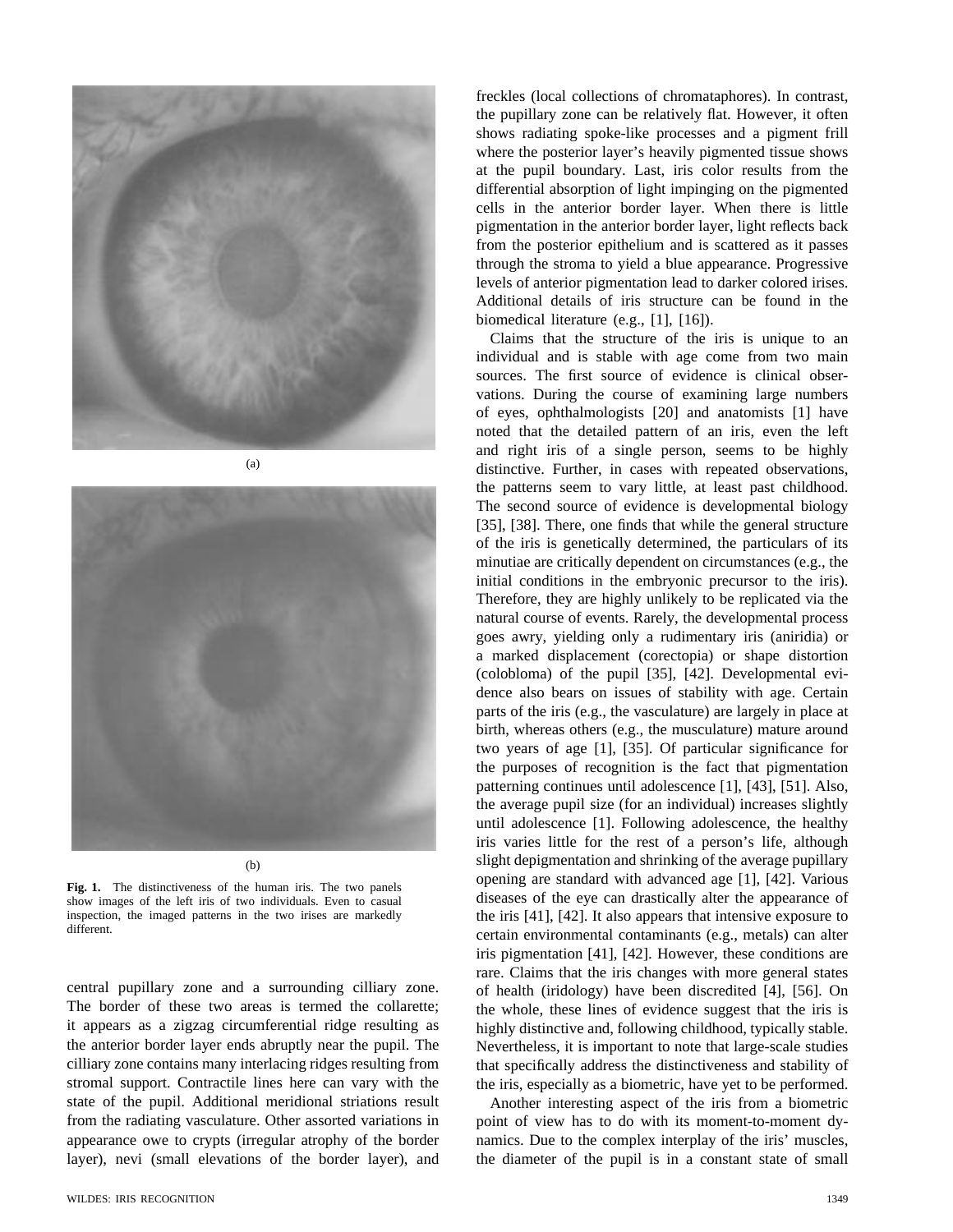

**Fig. 2.** Anatomy of the human iris. (a) The structure of the iris seen in a transverse section. (b) The structure of the iris seen in a frontal sector. The visual appearance of the human iris derives from its anatomical structure.

oscillation [1], [16]. Potentially, this movement could be monitored to make sure that a live specimen is being evaluated. Further, since the iris reacts very quickly to changes in impinging illumination (e.g., on the order of hundreds of milliseconds for contraction), monitoring the reaction to a controlled illuminant could provide similar evidence. In contrast, upon morbidity, the iris contracts and hardens, facts that may have ramifications for its use in forensics.

Apparently, the first use of iris recognition as a basis for personal identification goes back to efforts to distinguish inmates in the Parisian penal system by visually inspecting their irises, especially the patterning of color [5]. More recently, the concept of automated iris recognition was

proposed by Flom and Safir [20] It does not appear, however, that this team ever developed and tested a working system. Early work toward actually realizing a system for automated iris recognition was carried out at Los Alamos National Laboratories, CA [32]. Subsequently, two research groups developed and documented prototype irisrecognition systems [14], [52]. These systems have shown promising performance on diverse data bases of hundreds of iris images. Other research into automated iris recognition has been carried out in North America [48] and Europe [37]; however, these efforts have not been well documented to date. More anecdotally, a notion akin to automated iris recognition came to popular attention in the James Bond film *Never Say Never Again*, in which characters are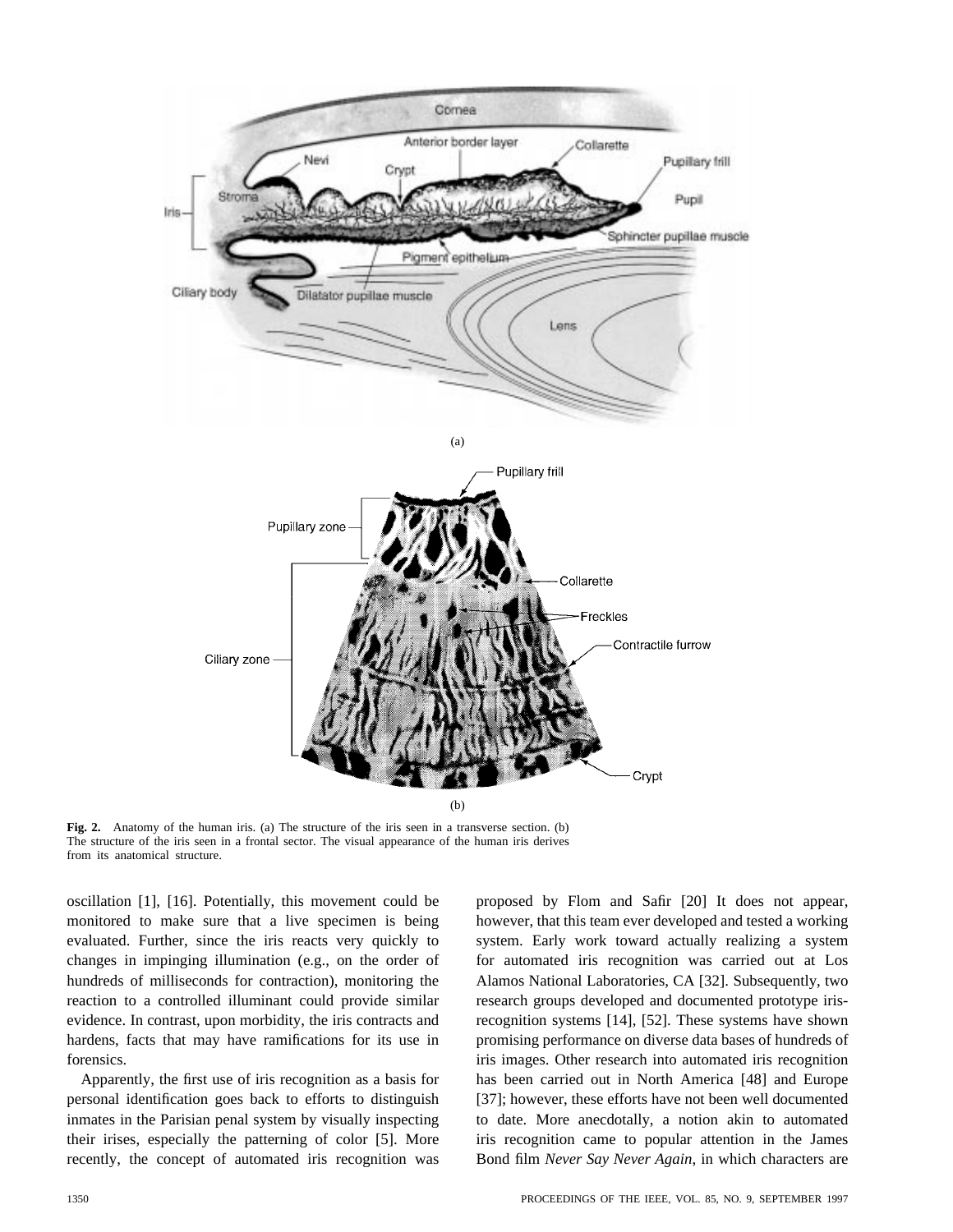

**Fig. 3.** Schematic diagram of iris recognition. Given a subject to be evaluated (left of upper row) relative to a data base of iris records (left of lower row), recognition proceeds in three steps. The first step is image acquisition, which yields an image of the subject's eye region. The second step is iris localization, which delimits the iris from the rest of the acquired image. The third step is pattern matching, which produces a decision, "D." For verification, the decision is a yes/no response relative to a particular prespecified data base entry; for identification, the decision is a record (possibly null) that has been indexed relative to a larger set of entries.

depicted having images of their eye captured for the purpose of identification [22].

# *C. Outline*

This paper subdivides into four major sections. This first section has served to introduce the notion of automated iris recognition. Section II describes the major technical issues that must be confronted in the design of an iris-recognition system. Illustrative solutions are provided by reference to the two systems that have been well documented in the open literature [14], [52]. Section III overviews the status of these systems, including test results. Last, Section IV provides concluding observations.

## II. TECHNICAL ISSUES

Conceptually, issues in the design and implementation of a system for automated iris recognition can be subdivided into three parts (see Fig. 3). The first set of issues surrounds image acquisition. The second set is concerned with localizing the iris per se from a captured image. The third part is concerned with matching an extracted iris pattern with candidate data base entries. This section of the paper discusses these issues in some detail. Throughout the discussion, the iris-recognition systems of Daugman  $[12]$ – $[14]$  and Wildes *et al.*  $[52]$ – $[54]$  will be used to provide illustrations.

#### *A. Image Acquisition*

One of the major challenges of automated iris recognition is to capture a high-quality image of the iris while remaining noninvasive to the human operator. Given that the iris is a relatively small (typically about 1 cm in diameter), dark object and that human operators are very sensitive about their eyes, this matter requires careful engineering. Several points are of particular concern. First, it is desirable to acquire images of the iris with sufficient resolution and sharpness to support recognition. Second, it is important to have good contrast in the interior iris pattern without resorting to a level of illumination that annoys the operator, i.e., adequate intensity of source  $(W/cm<sup>2</sup>)$  constrained by operator comfort with brightness (W/sr-cm<sup>2</sup>). Third, these images must be well framed (i.e., centered) without unduly constraining the operator (i.e., preferably without requiring the operator to employ an eye piece, chin rest, or other contact positioning that would be invasive). Further, as an integral part of this process, artifacts in the acquired images (e.g., due to specular reflections, optical aberrations, etc.) should be eliminated as much as possible. Schematic diagrams of two image-acquisition rigs that have been developed in response to these challenges are shown in Fig. 4.

Extant iris-recognition systems have been able to answer the challenges of image resolution and focus using standard optics. The Daugman system captures images with the iris diameter typically between 100 and 200 pixels from a distance of 15–46 cm using a 330-mm lens. Similarly, the Wildes *et al.* system images the iris with approximately 256 pixels across the diameter from 20 cm using an 80-mm lens. Due to the need to keep the illumination level relatively low for operator comfort, the optical aperture cannot be too small (e.g.,  $f$ -stop 11). Therefore, both systems have fairly small depths of field, approximately 1 cm. Video rate capture is exploited by both systems. Typically, this is sufficient to guard against blur due to eye movements provided that the operator is attempting to maintain a steady gaze. Empirically, the overall spatial resolution and focus that results from these designs appear to be sufficient to sup-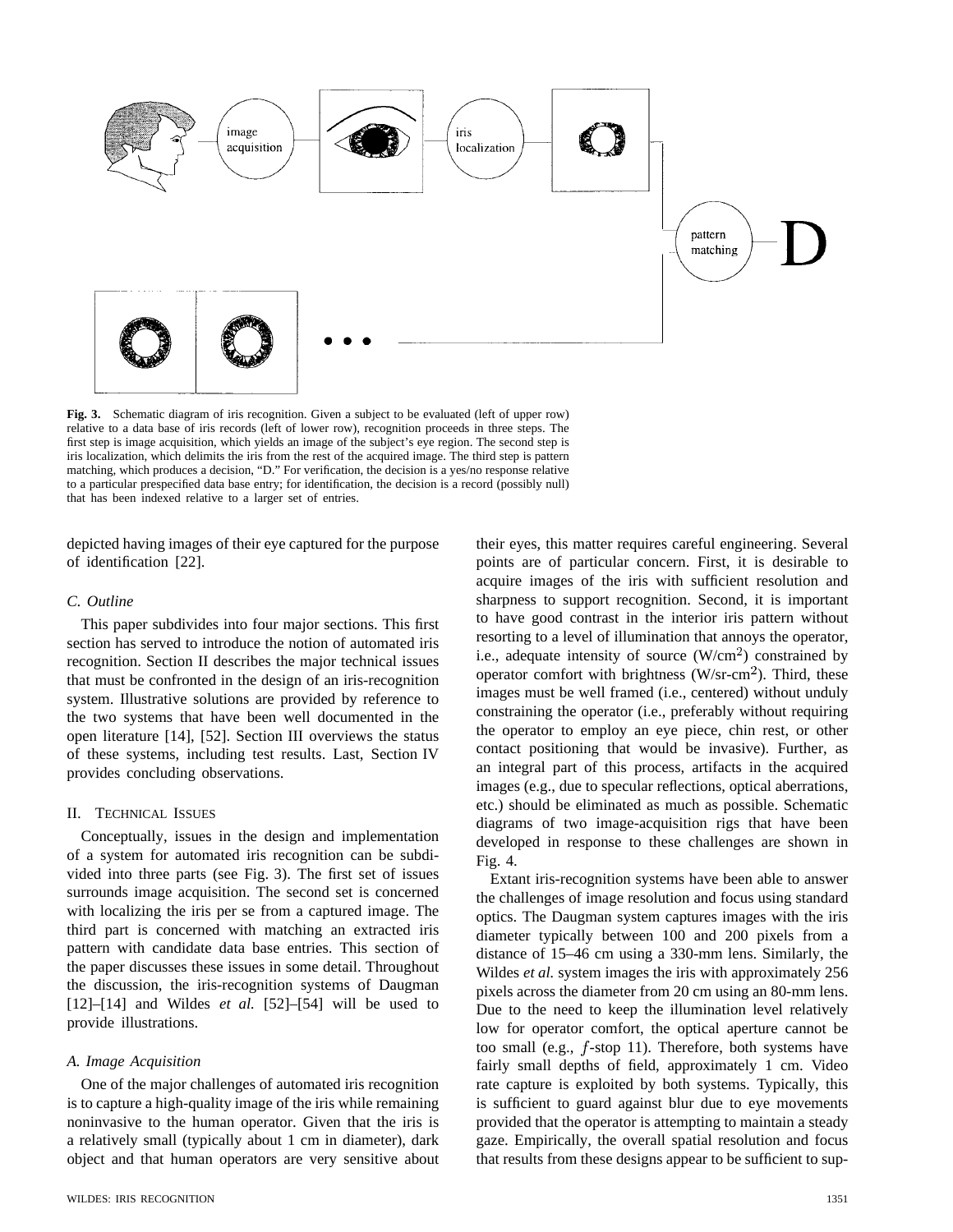

**Fig. 4.** Image-acquisition rigs for automated iris recognition. (a) A schematic diagram of the Daugman image-acquisition rig. (b) A schematic diagram of the Wildes *et al.* image-acquisition rig.

port iris recognition. Interestingly, additional investigations have shown that images of potential quality to support iris recognition can be acquired in rather different settings. For example, iris images can be acquired at distances up to a meter (using a standard video camera with a telephoto lens) [54]. Further, iris images can be acquired at very close range while an operator wears a head-mounted display equipped with light emitting diode (LED) illuminants and microminiature optics and camera [47]. However, iris images acquired in these latter fashions have received only very preliminary testing with respect to their ability to support recognition.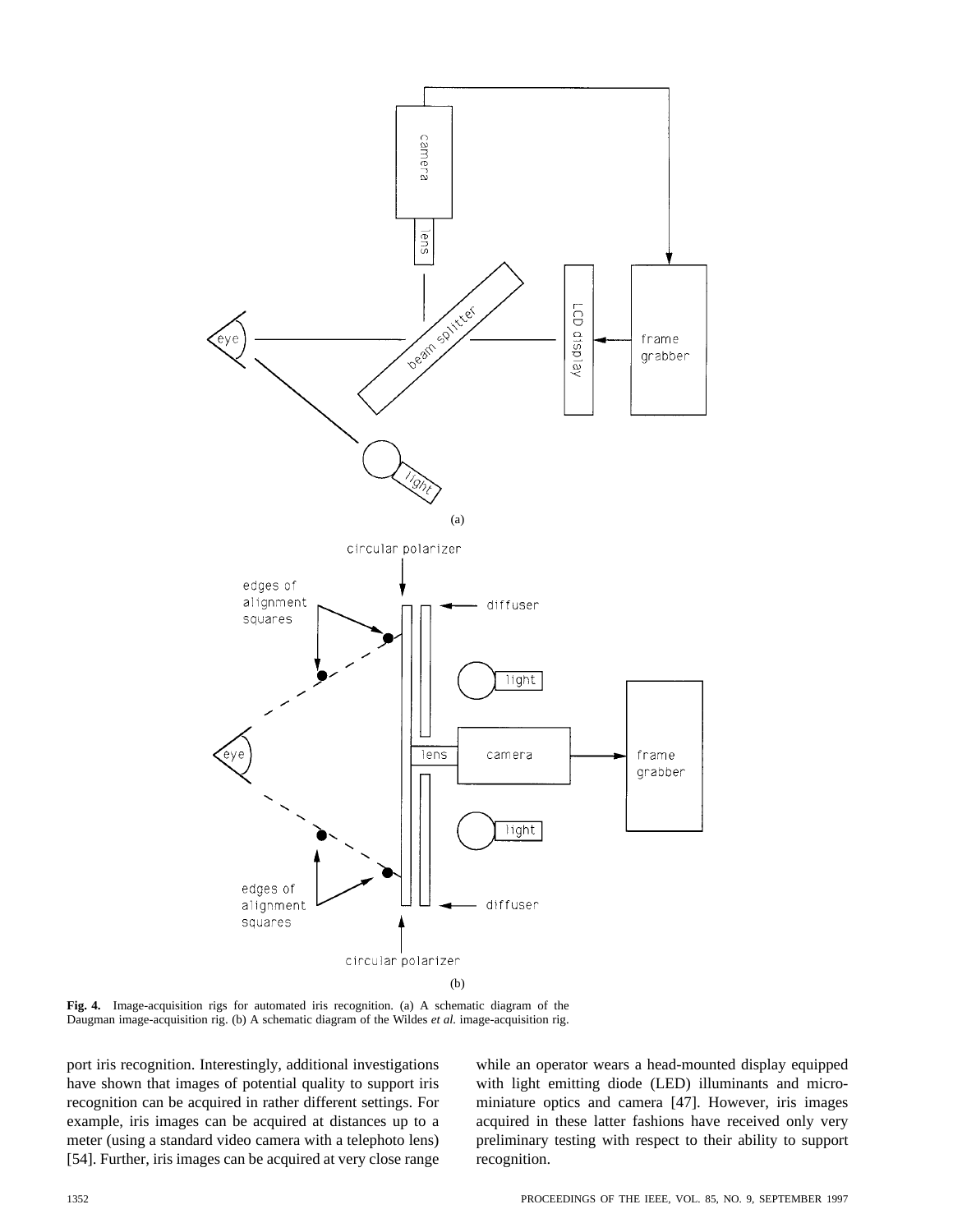Illumination of the iris must be concerned with the tradeoff between revealing the detail in a potentially low contrast pattern (i.e., due to dense pigmentation of dark irises) and the light sensitivity of human operators. The Daugman and Wildes *et al.* systems illustrate rather different approaches to this challenge. The former makes use of an LED-based point light source in conjunction with a standard video camera. The latter makes use of a diffuse source and polarization in conjunction with a low-light level camera. The former design results in a particularly simple and compact system. Further, by careful positioning of the light source below the operator, reflections of the point source off eyeglasses can be avoided in the imaged iris. Without placing undue restriction on the operator, however, it has not been possible to reliably position the specular reflection at the eye's cornea outside the iris region. Therefore, this design requires that the region of the image where the point source is seen (the lower quadrant of the iris as the system has been instantiated) must be omitted during matching since it is dominated by artifact. The latter design results in an illumination rig that is more complex; however, certain advantages result. First, the use of matched circular polarizers at the light source and the camera essentially eliminates the specular reflection of the light source.<sup>2</sup> This allows for more of the iris detail to be available for subsequent processing. Second, the coupling of a low light level camera (a silicon intensified camera [26]) with a diffuse illuminant allows for a level of illumination that is entirely unobjectionable to human operators. In terms of spectral distribution, both systems make use of light that is visible to human operators. It has been suggested, however, that infrared illumination would also suffice [14], [47]. Further, both systems essentially eschew color information in their use of monochrome cameras with 8-b gray-level resolution. Presumably, color information could provide additional discriminatory power. Also, color could be of use for initial coarse indexing through large iris data bases. For now, it is interesting to note that empirical studies to date suggest the adequacy of gray-level information alone (see, e.g., Section III).

The positioning of the iris for image capture is concerned with framing all of the iris in the camera's field of view with good focus. Both the Daugman and Wildes *et al.* systems require the operator to self-position his eye region in front of the camera. Daugman's system provides the operator with live video feedback via a miniature liquidcrystal display placed in line with the camera's optics via a beam splitter. This allows the operator to see what the camera is capturing and to adjust his position accordingly. During this process, the system is continually acquiring images. Once a series of images of sufficient quality is acquired, one is automatically forwarded for subsequent processing. Image quality is assessed by looking for highcontrast edges marking the boundary between the iris and the sclera.

In contrast, the Wildes *et al.* system provides a reticle to aid the operator in positioning. In particular, a square contour is centered around the camera lens so that it is visible to the operator. Suspended in front of this contour is a second, smaller contour of the same shape. The relative sizes and positions of these contours are chosen so that when the eye is in an appropriate position, the squares overlap and appear as one to the operator. As the operator maneuvers, the relative misalignment of the squares provides continuous feedback regarding the accuracy of the current position. Once the operator has completed the alignment, he activates the image capture by pressing a button.

Subjectively, both of the described approaches to positioning are fairly easy for a human operator to master. Since the potential for truly noninvasive assessment is one of the intriguing aspects of iris recognition, however, it is worth underlining the degree of operator participation that is required in these systems. While physical contact is avoided, the level of required cooperativity may still prevent the systems from widespread application. In fact, it appears that all extant approaches to automated iris recognition require operator assistance for this purpose (i.e., as additionally reported in [32], [37], and [48]). Therefore, an interesting direction for future research involves the development of a system that automatically frames an operator's iris over a larger three-dimensional volume with minimal operator participation. For example, the ability to locate a face within a range of about a meter and then to point and zoom a camera to acquire an image of the eye region has been demonstrated using available computer vision technology [23]. While this work is quite preliminary, it suggests the possibility of acquiring iris images in scenarios that are more relaxed than those required by current iris-recognition systems. The ability to perform this task in an effective and efficient manner is likely to have great implications for the widespread deployment of iris recognition.

For graphical illustration, an image of an iris, including the surrounding eye region, is shown in Fig. 5. The quality of this image, acquired from the Wildes *et al.* system, could be expected from either of the systems under discussion.

#### *B. Iris Localization*

Without placing undue constraints on the human operator, image acquisition of the iris cannot be expected to yield an image containing only the iris. Rather, image acquisition will capture the iris as part of a larger image that also contains data derived from the immediately surrounding eye region. Therefore, prior to performing iris pattern matching, it is important to localize that portion of the acquired image that corresponds to an iris. In particular, it is necessary to localize that portion of the image derived from inside the limbus (the border between the sclera and the iris) and

<sup>2</sup>Light emerging from the circular polarizer will have a particular sense of rotation. When this light strikes a specularly reflecting surface (e.g., the cornea), the light that is reflected back is still polarized but has reversed sense. This reversed-sense light is not passed through the camera's filter and is thereby blocked from forming an image. In contrast, the diffusely reflecting parts of the eye (e.g., the iris) scatter the impinging light. This light is passed through the camera's filter and is subsequently available for image formation [31]. Interestingly, a similar solution using crossed polarizers (e.g., vertical at the illuminant and horizontal at the camera) is not appropriate for this application: the birefringence of the eye's cornea yields a low-frequency artifact in the acquired images [10].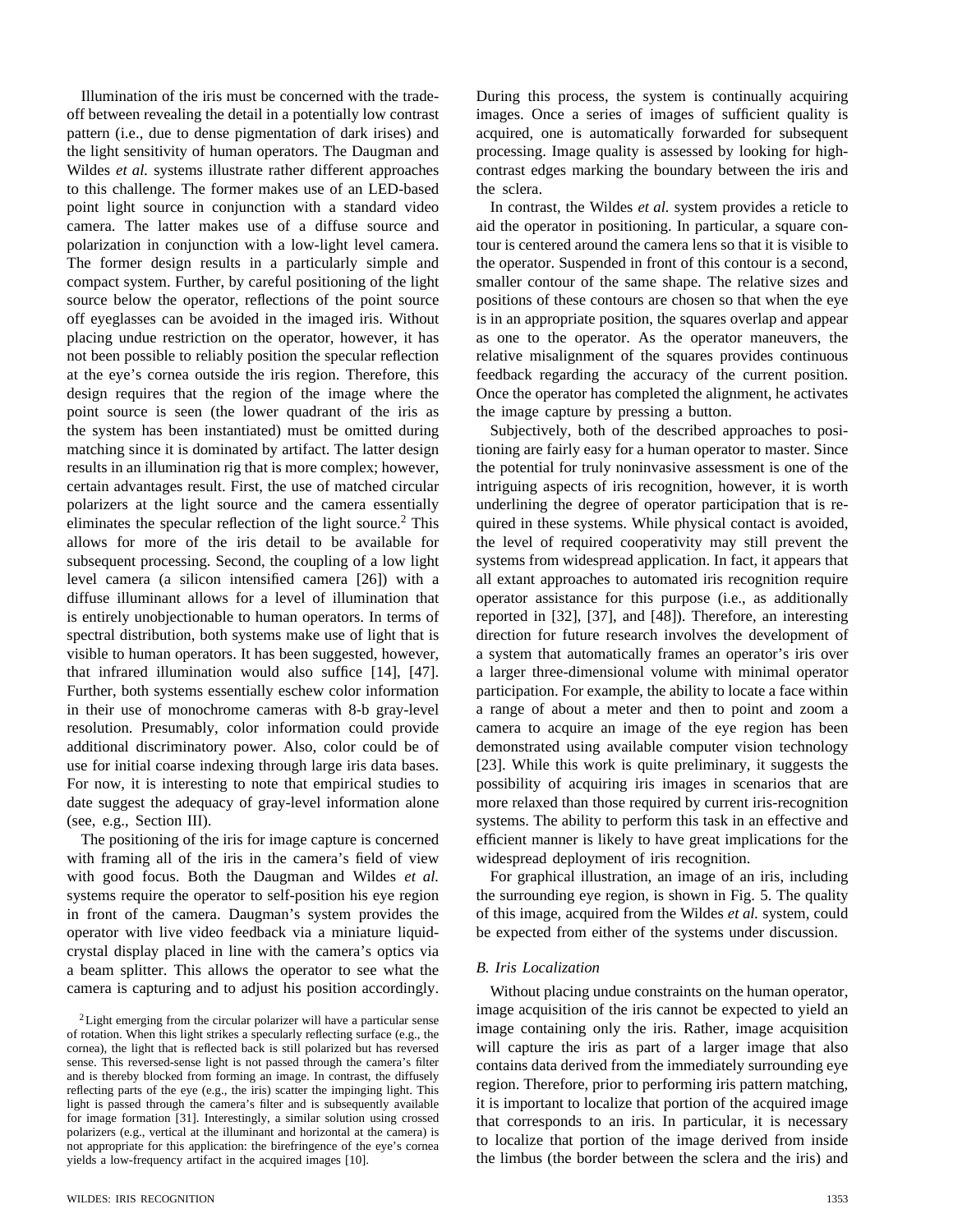

**Fig. 5.** Example of captured iris image. Imaging of the iris must acquire sufficient detail for recognition while being minimally invasive to the operator. Image acquisition yields an image of the iris as well as the surrounding eye region.

outside the pupil. Further, if the eyelids are occluding part of the iris, then only that portion of the image below the upper eyelid and above the lower eyelid should be included. Typically, the limbic boundary is imaged with high contrast, owing to the sharp change in eye pigmentation that it marks. The upper and lower portions of this boundary, however, can be occluded by the eyelids. The pupillary boundary can be far less well defined. The image contrast between a heavily pigmented iris and its pupil can be quite small. Further, while the pupil typically is darker than the iris, the reverse relationship can hold in cases of cataract: the clouded lens leads to a significant amount of backscattered light. Like the pupillary boundary, eyelid contrast can be quite variable depending on the relative pigmentation in the skin and the iris. The eyelid boundary also can be irregular due to the presence of eyelashes. Taken in tandem, these observations suggest that iris localization must be sensitive to a wide range of edge contrasts, robust to irregular borders, and capable of dealing with variable occlusion.

Reference to how the Daugman and Wildes *et al.* irisrecognition systems perform iris localization further illustrates the issues. Both of these systems make use of first derivatives of image intensity to signal the location of edges that correspond to the borders of the iris. Here, the notion is that the magnitude of the derivative across an imaged border will show a local maximum due to the local change of image intensity. Also, both systems model the various boundaries that delimit the iris with simple geometric models. For example, they both model the limbus and pupil with circular contours. The Wildes *et al.* system also explicitly models the upper and lower eyelids with parabolic arcs, whereas the Daugman system simply excludes the upper- and lower-most portions of the image, where eyelid occlusion is expected to occur. In both systems, the expected configuration of model components is used to fine tune the image intensity derivative information. In particular, for the limbic boundary, the derivatives are filtered to be selective for vertical edges. This directional selectivity is motivated by the fact that even in the face of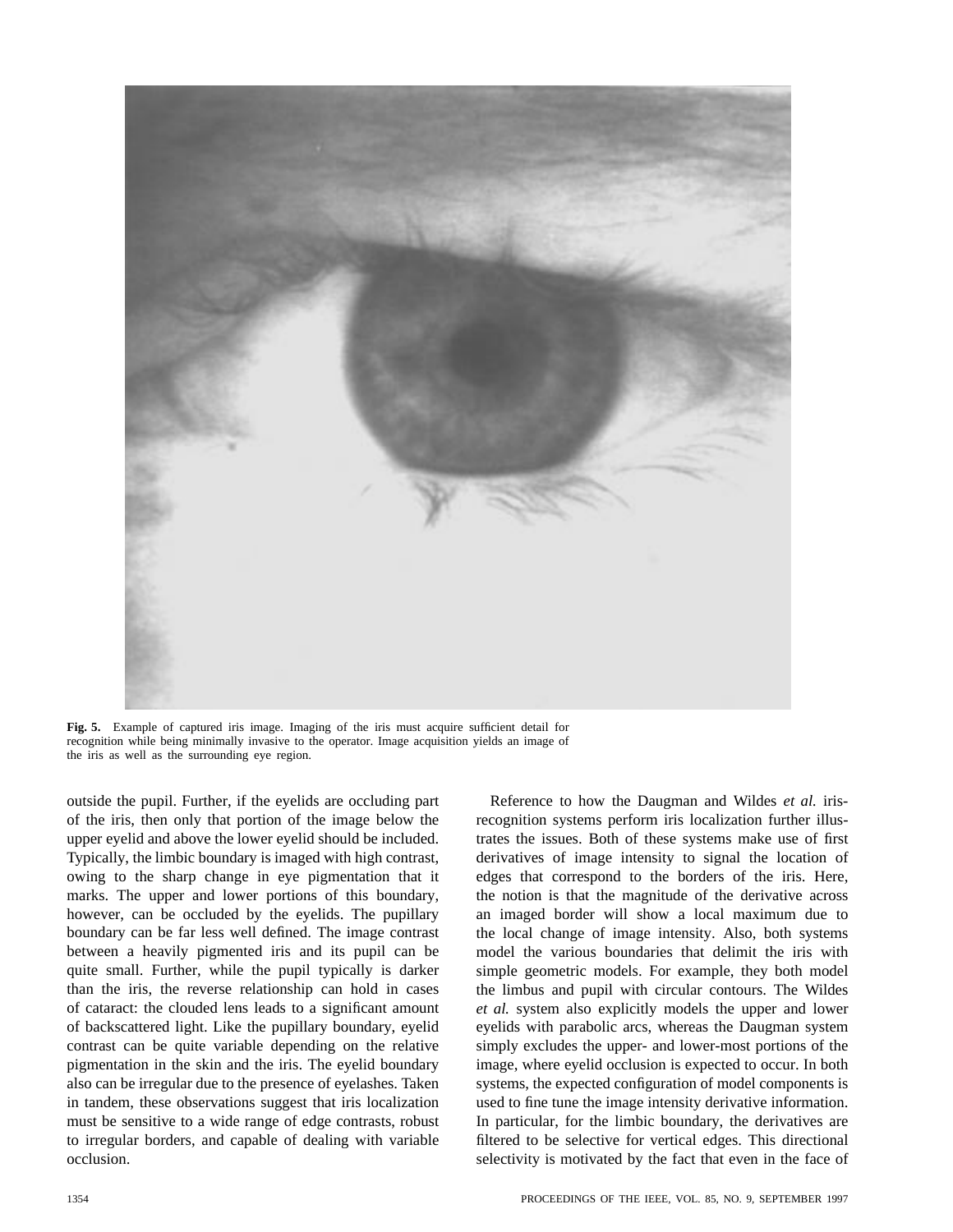occluding eyelids, the left and right portions of the limbus should be visible and oriented near the vertical (assuming that the head is in an upright position). Similarly, the derivatives are filtered to be selective for horizontal information when locating the eyelid borders. In contrast, since the entire (roughly circular) pupillary boundary is expected to be present in the image, the derivative information is used in a more isotropic fashion for localization of this structure. In practice, this fine tuning of the image information has proven to be critical for accurate localization. For example, without such tuning, the fits can be driven astray by competing image structures (e.g., eyelids interfering with limbic localization, etc.).

The two systems differ mostly in the way that they search their parameter spaces to fit the contour models to the image information. To understand how these searches proceed, let  $I(x, y)$  represent the image intensity value at location  $(x, y)$  and let circular contours (for the limbic and pupillary boundaries) be parameterized by center location  $(x_c, y_c)$ and radius  $r$ . The Daugman system fits the circular contours via gradient ascent on the parameters  $(x_c, y_c, r)$  so as to maximize

$$
\left| \frac{\partial}{\partial r} G(r) * \oint_{r,x_c,y_c} \frac{I(x,y)}{2\pi r} ds \right|
$$

where  $G(r) = (1/\sqrt{2\pi}\sigma)e^{-((r-r_0)^2/2\sigma^2)}$  is a radial Gaussian with center  $r_0$  and standard deviation  $\sigma$  that smooths the image to select the spatial scale of edges under consideration,  $*$  symbolizes convolution,  $ds$  is an element of circular arc, and division by  $2\pi r$  serves to normalize the integral. In order to incorporate directional tuning of the image derivative, the arc of integration  $ds$  is restricted to the left and right quadrants (i.e., near vertical edges) when fitting the limbic boundary. This arc is considered over a fuller range when fitting the pupillary boundary; however, the lower quadrant of the image is still omitted due to the artifact of the specular reflection of the illuminant in that region (see Section II-A). In implementation, the contour fitting procedure is discretized, with finite differences serving for derivatives and summation used to instantiate integrals and convolutions. More generally, fitting contours to images via this type of optimization formulation is a standard machine vision technique, often referred to as active contour modeling (see, e.g., [33] and [57]).

The Wildes *et al.* system performs its contour fitting in two steps. First, the image intensity information is converted into a binary edge-map. Second, the edge points vote to instantiate particular contour parameter values. The edgemap is recovered via gradient-based edge detection [2], [44]. This operation consists of thresholding the magnitude of the image intensity gradient, i.e.,  $|\nabla G(x,y) * I(x,y)|$ , where  $\bigtriangledown \equiv (\partial/\partial x, \partial/\partial y)$  while

$$
G(x,y) = \frac{1}{2\pi\sigma^2} e^{-\frac{(x-x_0)^2 + (y-y_0)^2}{2\sigma^2}}
$$

is a two-dimensional Gaussian with center  $(x_0, y_0)$  and standard deviation  $\sigma$  that smooths the image to select the spatial scale of edges under consideration. In order to incorporate directional tuning, the image intensity derivatives are weighted to favor certain ranges of orientation prior to taking the magnitude. For example, prior to contributing to the fit of the limbic boundary contour, the derivatives are weighted to be selective for vertical edges. The voting procedure is realized via Hough transforms [27], [28] on parametric definitions of the iris boundary contours. In particular, for the circular limbic or pupillary boundaries and a set of recovered edge points  $(x_i, y_i), j = 1, \dots, n$ , a Hough transform is defined as

$$
H(x_c, y_c, r) = \sum_{j=1}^{n} h(x_j, y_j, x_c, y_c, r)
$$

where

$$
h(x_j, y_j, x_c, y_c, r) = \begin{cases} 1, & \text{if } g(x_j, y_j, x_c, y_c, r) = 0\\ 0, & \text{otherwise} \end{cases}
$$

with

$$
g(x_j, y_j, x_c, y_c, r) = (x_j - x_c)^2 + (y_j - y_c)^2 - r^2.
$$

For each edge point  $(x_j, y_j)$ ,  $g(x_j, y_j, x_c, y_c, r) = 0$  for every parameter triple  $(x_c, y_c, r)$  that represents a circle through that point. Correspondingly, the parameter triple that maximizes  $H$  is common to the largest number of edge points and is a reasonable choice to represent the contour of interest. In implementation, the maximizing parameter set is computed by building  $H(x_c, y_c, r)$  as an array that is indexed by discretized values for  $x_c$ ,  $y_c$ , and r. Once populated, the array is scanned for the triple that defines its largest value. Contours for the upper and lower eyelids are fit in a similar fashion using parameterized parabolic arcs in place of the circle parameterization  $g(x_i, y_i, x_c, y_c, r)$ . Just as the Daugman system relies on standard techniques for iris localization, edge detection followed by a Hough transform is a standard machine vision technique for fitting simple contour models to images [2], [44].

Both approaches to localizing the iris have proven to be successful in the targeted application. The histogram-based approach to model fitting should avoid problems with local minima that the active contour model's gradient descent procedure might experience. By operating more directly with the image derivatives, however, the active contour approach avoids the inevitable thresholding involved in generating a binary edge-map. Further, explicit modeling of the eyelids (as done in the Wildes *et al.* system) should allow for better use of available information than simply omitting the top and bottom of the image. However, this added precision comes with additional computational expense. More generally, both approaches are likely to encounter difficulties if required to deal with images that contain broader regions of the surrounding face than the immediate eye region. For example, such images are likely to result from image-acquisition rigs that require less operator participation than those currently in place. Here, the additional image "clutter" is likely to drive the current, relatively simple model fitters to poor results. Solutions to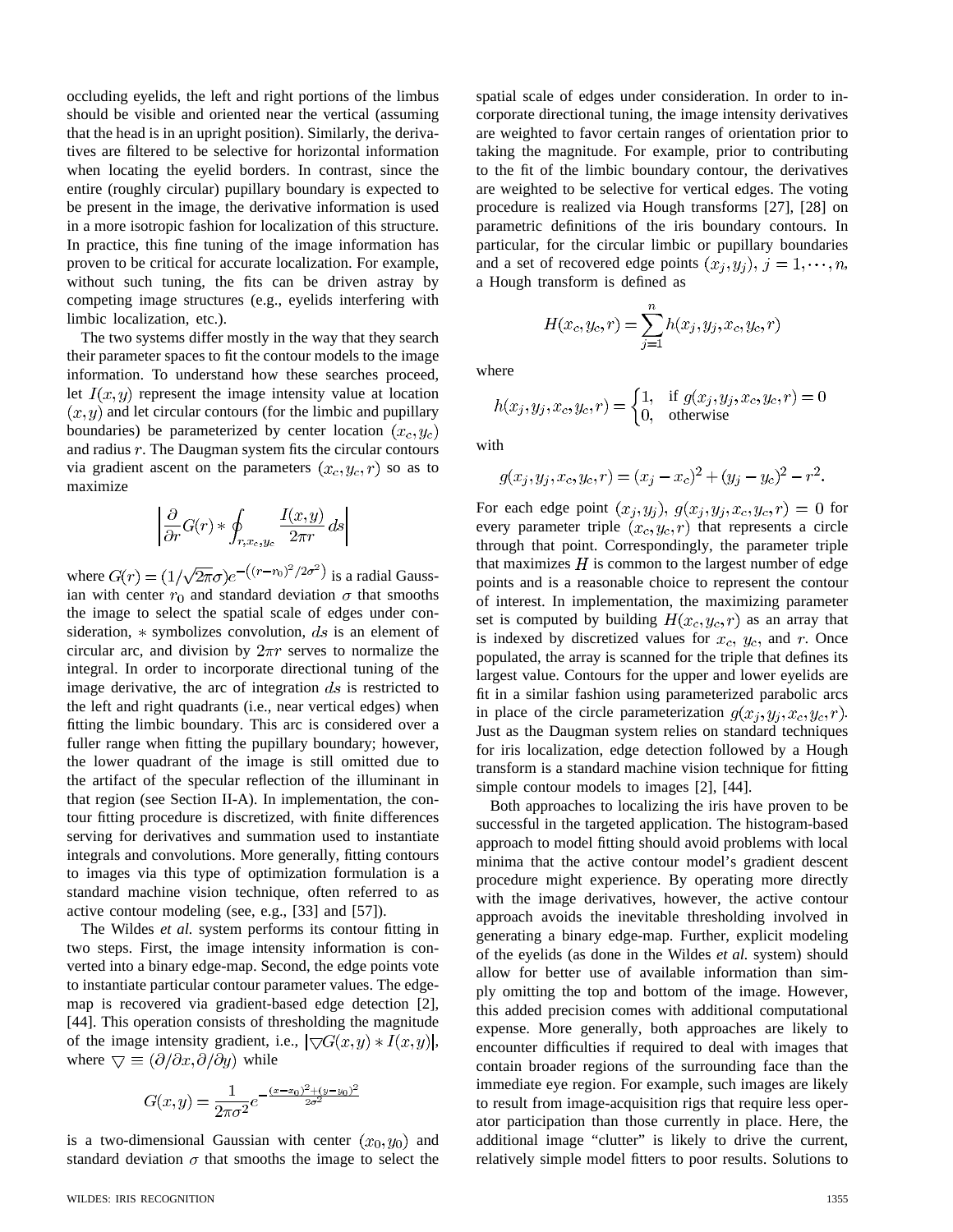

**Fig. 6.** Illustrative results of iris localization. Given an acquired image, it is necessary to separate the iris from the surround. The input to the localization process was the captured iris image of Fig. 5. Following iris localization, all but the iris per se is masked out.

this type of situation most likely will entail a preliminary coarse eye localization procedure to seed iris localization proper. In any case, following successful iris localization, the portion of the captured image that corresponds to the iris can be delimited. Fig. 6 provides an example result of iris localization as performed by the Wildes *et al.* system.

## *C. Pattern Matching*

Having localized the region of an acquired image that corresponds to the iris, the final task is to decide if this pattern matches a previously stored iris pattern. This matter of pattern matching can be decomposed into four parts:

- 1) bringing the newly acquired iris pattern into spatial alignment with a candidate data base entry;
- 2) choosing a representation of the aligned iris patterns that makes their distinctive patterns apparent;
- 3) evaluating the goodness of match between the newly acquired and data base representations;

4) deciding if the newly acquired data and the data base entry were derived from the same iris based on the goodness of match.

*1) Alignment:* To make a detailed comparison between two images, it is advantageous to establish a precise correspondence between characteristic structures across the pair. Both of the systems under discussion compensate for image shift, scaling, and rotation. Given the systems' ability to aid operators in accurate self-positioning, these have proven to be the key degrees of freedom that required compensation. Shift accounts for offsets of the eye in the plane parallel to the camera's sensor array. Scale accounts for offsets along the camera's optical axis. Rotation accounts for deviation in angular position about the optical axis. Nominally, pupil dilation is not a critical issue for the current systems since their constant controlled illumination should bring the pupil of an individual to the same size across trials (barring illness, etc.). For both systems, iris localization is charged with isolating an iris in a larger acquired image and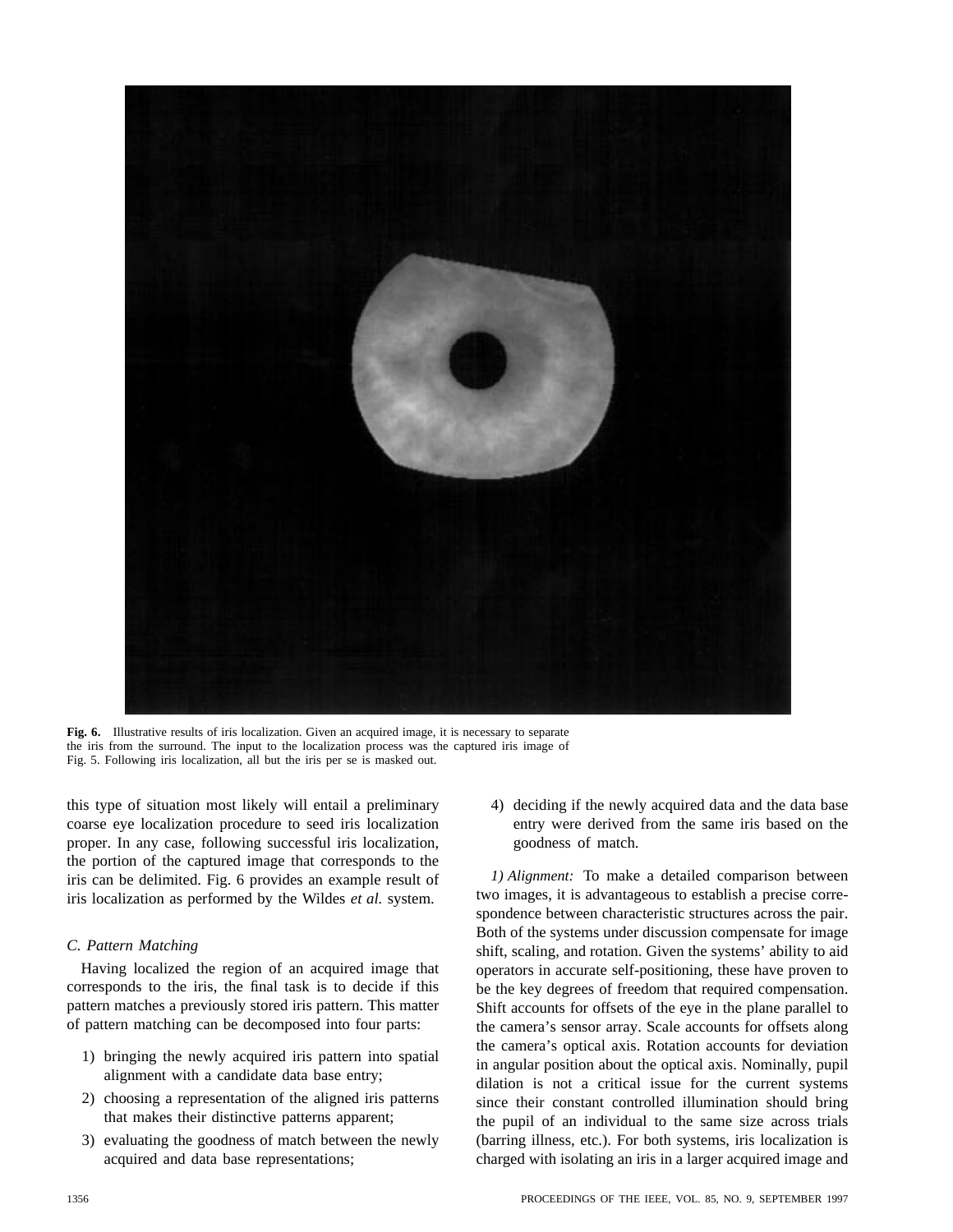thereby essentially accomplishes alignment for image shift. Daugman's system uses radial scaling to compensate for overall size as well as a simple model of pupil variation based on linear stretching. This scaling serves to map Cartesian image coordinates  $(x, y)$  to dimensionless polar image coordinates  $(r, \theta)$  according to

$$
x(r, \theta) = (1 - r)x_p(\theta) + rx_l(\theta)
$$
  

$$
y(r, \theta) = (1 - r)y_p(\theta) + ry_l(\theta)
$$

where r lies on [0, 1] and  $\theta$  is cyclic over [0,  $2\pi$ ], while  $(x_p(\theta), y_p(\theta))$  and  $(x_l(\theta), y_l(\theta))$  are the coordinates of the pupillary and limbic boundaries in the direction  $\theta$ . Rotation is compensated for by explicitly shifting an iris representation in  $\theta$  by various amounts during matching.

The Wildes *et al.* system uses an image-registration technique to compensate for both scaling and rotation. This approach geometrically warps a newly acquired image  $I_a(x, y)$  into alignment with a selected data base image  $I_d(x, y)$  according to a mapping function  $(u(x, y), v(x, y))$ such that for all  $(x, y)$ , the image intensity value at  $(x, y)$  –  $(u(x, y), v(x, y))$  in  $I_a$  is close to that at  $(x, y)$  in  $I_a$ . More precisely, the mapping function  $(u, v)$  is taken to minimize

$$
\int_x \int_y (I_d(x,y) - I_a(x-u,y-v))^2 dx dy
$$

while being constrained to capture a similarity transformation of image coordinates  $(x, y)$  to  $(x', y')$ , i.e.,

$$
\begin{pmatrix} x' \\ y' \end{pmatrix} = \begin{pmatrix} x \\ y \end{pmatrix} - sR(\phi) \begin{pmatrix} x \\ y \end{pmatrix}
$$

with s a scaling factor and  $R(\phi)$  a matrix representing rotation by  $\phi$ . In implementation, given a pair of iris images  $I_a$  and  $I_d$ , the warping parameters s and  $\phi$ , are recovered via an iterative minimization procedure [3].

As with much of the processing that the two irisrecognition systems perform, the methods for establishing correspondences between acquired and data base iris images seem to be adequate for controlled assessment scenarios. Once again, however, more sophisticated methods may prove to be necessary in more relaxed scenarios. For example, a simple linear stretching model of pupil dilation does not capture the complex physical nature of this process, e.g., the coiling of blood vessels and the arching of stromal fibers. Similarly, more complicated global geometric compensations will be necessary if full perspective distortions (e.g., foreshortening) become significant.

*2) Representation:* The distinctive spatial characteristics of the human iris are manifest at a variety of scales. For example, distinguishing structures range from the overall shape of the iris to the distribution of tiny crypts and detailed texture. To capture this range of spatial detail, it is advantageous to make use of a multiscale representation. Both of the iris-recognition systems under discussion make use of bandpass image decompositions to avail themselves of multiscale information. The Daugman system makes use of a decomposition derived from application of a twodimensional version of Gabor filters [21] to the image data.

Since the Daugman system converts to polar coordinates  $(r, \theta)$  during alignment, it is convenient to give the filters in a corresponding form as

$$
H(r,\theta) = e^{-i\omega(\theta-\theta_0)}e^{-(r-r_0)^2/\alpha^2}e^{-i(\theta-\theta_0)^2/\beta^2}
$$

where  $\alpha$  and  $\beta$  covary in inverse proportion to  $\omega$  to generate a set of quadrature pair frequency-selective filters with center locations specified by  $(r_0, \theta_0)$ . These filters are particularly notable for their ability to achieve good joint localization in the spatial and frequency domains. Further, owing to their quadrature nature, these filters can capture information about local phase. Following the Gabor decomposition, Daugman's system compresses its representation by quantizing the local phase angle according to whether the real,  $\Re(\cdot)$ , and imaginary,  $\Im(\cdot)$ , filter outputs are positive or negative. For a filter given with bandpass parameters  $\alpha$ ,  $\beta$ , and  $\omega$  and location  $(r_0, \theta_0)$ , a pair of bits  $(h_{\Re}, h_{\Im})$  is generated according to

$$
h_{\Re} = 1 \text{ if } \Re \left( \int_{\rho} \int_{\psi} e^{-i\omega(\theta_0 - \psi)} e^{-(r_0 - \rho)^2/\alpha^2} \times e^{-i(\theta_0 - \psi)^2/\beta^2} I(\rho, \psi) \rho d\rho d\psi \right) \ge 0
$$
  
\n
$$
h_{\Re} = 0 \text{ if } \Re \left( \int_{\rho} \int_{\psi} e^{-i\omega(\theta_0 - \psi)} e^{-(r_0 - \rho)^2/\alpha^2} \times e^{-i(\theta_0 - \psi)^2/\beta^2} I(\rho, \psi) \rho d\rho d\psi \right) < 0
$$
  
\n
$$
h_{\Im} = 1 \text{ if } \Im \left( \int_{\rho} \int_{\psi} e^{-i\omega(\theta_0 - \psi)} e^{-(r_0 - \rho)^2/\alpha^2} \times e^{-i(\theta_0 - \psi)^2/\beta^2} I(\rho, \psi) \rho d\rho d\psi \right) \ge 0
$$
  
\n
$$
h_{\Im} = 0 \text{ if } \Im \left( \int_{\rho} \int_{\psi} e^{-i\omega(\theta_0 - \psi)} e^{-(r_0 - \rho)^2/\alpha^2} \times e^{-i(\theta_0 - \psi)^2/\beta^2} I(\rho, \psi) \rho d\rho d\psi \right) < 0.
$$

The parameters  $r_0, \theta_0, \alpha, \beta$ , and  $\omega$  are sampled so as to yield a 256-byte representation that serves as the basis for subsequent processing. In implementation, the Gabor filtering is performed via a relaxation algorithm [11], with quantization of the recovered phase information yielding the final representation.

The Wildes *et al.* system makes us of an isotropic bandpass decomposition derived from application of Laplacian of Gaussian filters [25], [29] to the image data. These filters can be specified as

$$
\frac{1}{\pi\sigma^4} \bigg( 1 - \frac{\rho^2}{2\sigma^2} \bigg) e^{-\rho^2/2\sigma^2}
$$

with  $\sigma$  the standard deviation of the Gaussian and  $\rho$  the radial distance of a point from the filter's center. In practice, the filtered image is realized as a Laplacian pyramid [8], [29]. This representation is defined procedurally in terms of a cascade of small Gaussian-like filters. In particular, let  $w = \begin{bmatrix} 1 & 4 & 6 & 4 & 1 \end{bmatrix}$  (16 be a one-dimensional mask and  $W = \mathbf{w}^\top \mathbf{w}$  be the two-dimensional mask that results from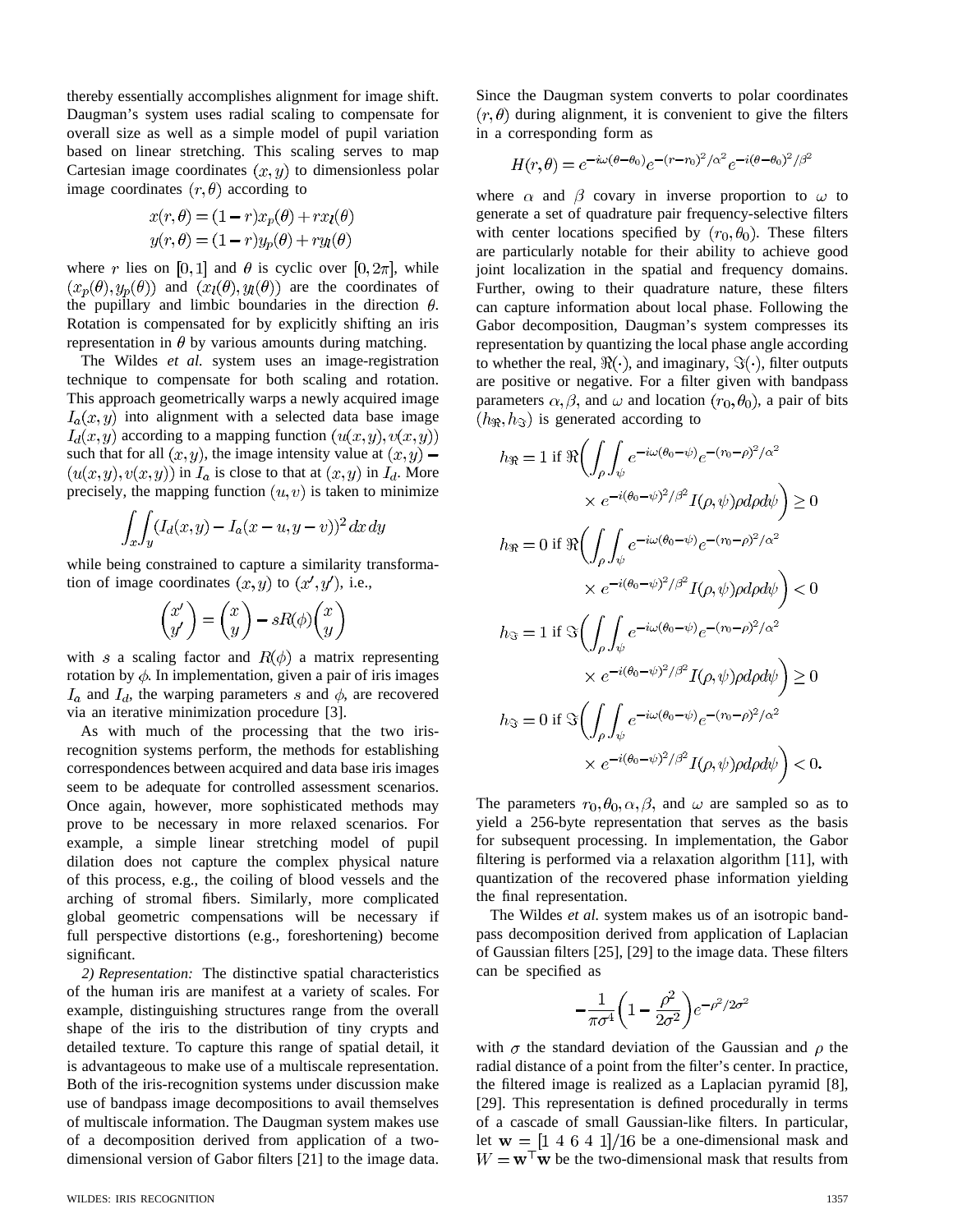

**Fig. 7.** Multiscale representation for iris pattern matching. Distinctive features of the iris are manifest across a range of spatial scales. Pattern matching is well served by a bandpass decomposition spanning high to low spatial frequency. A compact representation results from successive subsampling of lower frequency bands. The localized iris of Fig. 6 is shown under such a multiscale representation.

taking the outer product of w with itself. Given an image of interest  $I$ , construction of a Laplacian pyramid begins with convolution of  $I$  with  $W$  so as to yield a set of low-pass filtered images  $g_k$  according to

$$
g_k = (W * g_{k-1})_{\downarrow 2}
$$

with  $g_0 = I$  and  $(\cdot)_{12}$  symbolizing down sampling by a factor of two in each image dimension. The  $k$ th level of the Laplacian pyramid  $l_k$  is formed as the difference between  $g_k$  and  $g_{k+1}$ , with  $g_{k+1}$  expanded before subtraction so that it matches the sampling rate of  $g_k$ . The expansion is accomplished by upsampling and interpolation

$$
l_k = g_k - 4W * (g_{k+1})_{\uparrow 2}
$$

where  $(\cdot)_{\uparrow 2}$  indicates upsampling by a factor of two via insertion of a row and column of zeros between each row and column of the original image. The generating kernel  $W$  is used as the interpolation filter, and the factor of four is necessary because 3/4 of the samples in the image are newly inserted zeros. The resulting Laplacian pyramid, constructed with four levels, serves as the basis for subsequent processing. The difference of Gaussians that the construction of this representation entails yields a good approximation to Laplacian of Gaussian filtering [39]. Additionally, it is of note for efficient storage and processing as lower frequency bands are subsampled successively without loss of information beyond that introduced by the filtering. In implementation, Laplacian pyramid construction follows in a straightforward fashion from its procedural definition.

By quantizing its filter outputs, the representational approach that is used in the Daugman system yields a remarkably parsimonious representation of an iris. Indeed, a representation with a size of 256 bytes can be accommodated on the magnetic stripe affixed to the back of standard credit/debit cards [7]. In contrast, the Wildes *et al.* representation is derived directly from the filtered image for size on the order of the number of bytes in the iris region of the originally captured image. By retaining more of the available iris information, however, the Wildes *et al.* system might be capable of making finer grained distinctions between different irises. Since large-scale studies of iris recognition are currently lacking, it is too early to tell exactly how much information is necessary for adequate discrimination in the face of sizable samples from the human population. In any case, in deriving their representations from bandpass filtering operations, both approaches capitalize on the multiscale structure of the iris. For the sake of illustration, an example multiscale representation of an iris as recovered by the Wildes *et al.* system, is shown in Fig. 7.

*3) Goodness of Match:* Given the systems' controlled image acquisitions and abilities to bring data base entry and newly acquired data into precise alignment, an appropriate match metric can be based on direct point-wise comparisons between primitives in the corresponding representations. The Daugman system quantifies this matter by computing the percentage of mismatched bits between a pair of iris representations, i.e., the normalized Hamming distance [30]. Letting A and B be two iris representations to be compared, this quantity can be calculated as

$$
\frac{1}{2048} \sum_{j=1}^{j=2,048} A_j \oplus B_j
$$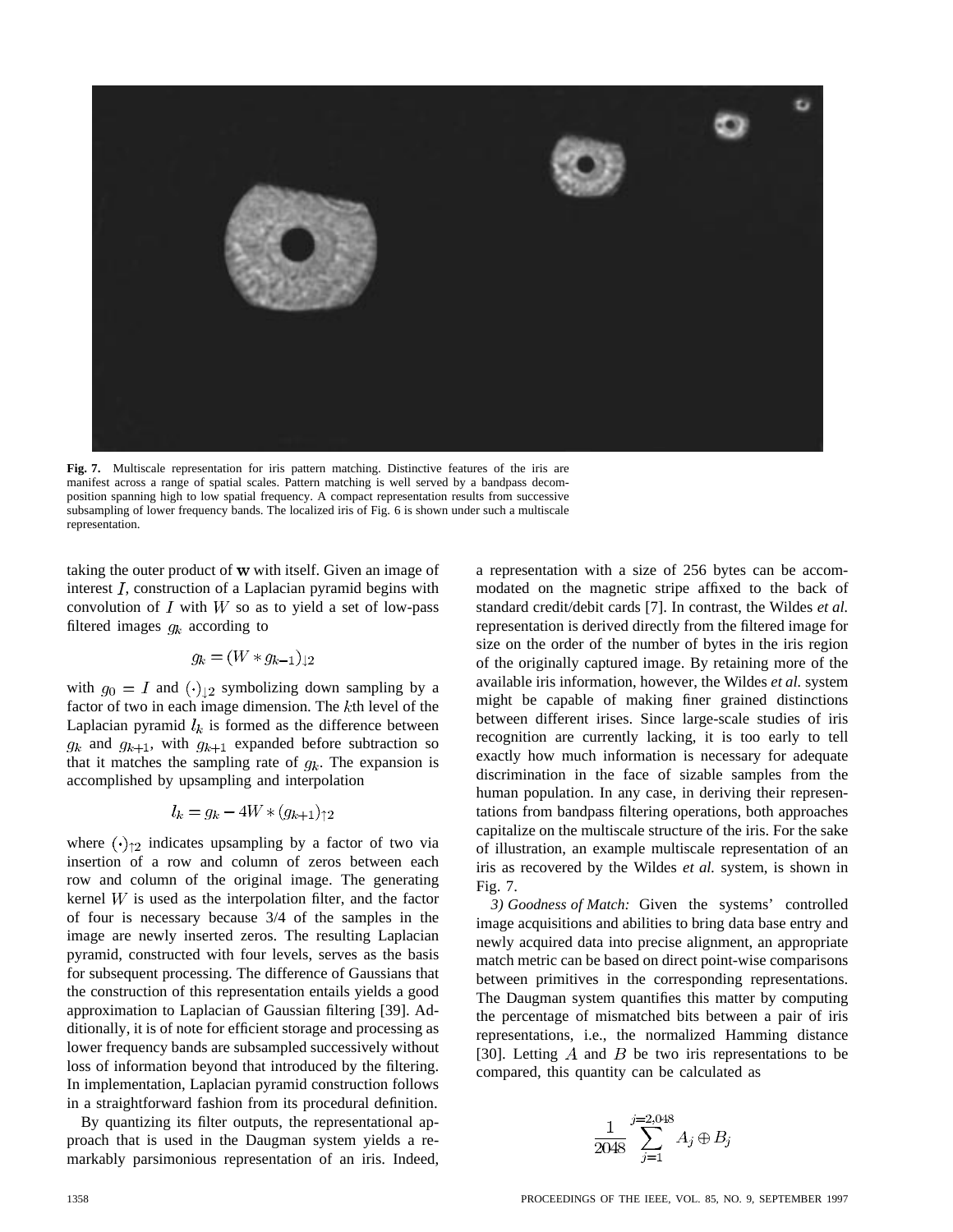with subscript *i* indexing bit position and  $\oplus$  denoting the exclusive-OR operator. (The exclusive-OR is a Boolean operator that equals one if and only if the two bits  $A_i$  and  $B_i$  are different.) The result of this computation is then used as the goodness of match, with smaller values indicating better matches. The exclusive-OR of corresponding bits in the acquired and data base iris representations can be calculated with negligible computational expense. This allows the system to compare an acquired representation with interesting numbers of data base entries (e.g., on the order of  $10<sup>3</sup>$ ) in under a second. The system exploits this comparison rate as a brute force solution to identification, not just verification of an operator, i.e., sequential examination of each record in moderate-size data bases. While this search ability is impressive, identification in the face of significantly larger data bases might require a cleverer indexing strategy.

The Wildes *et al.* system employs a somewhat more elaborate procedure to quantify the goodness of match. The approach is based on normalized correlation between the acquired and data base representations. In discrete form, normalized correlation can be defined in the following fashion. Let  $p_1[i, j]$  and  $p_2[i, j]$  be two image arrays of size . Further, let  $\mu_1 = (1/nm) \sum_{i=1}^n \sum_{i=1}^m p_i[i,j]$  and

$$
\sigma_1 = \sqrt{(1/nm)\sum_{i=1}^{n}\sum_{j=1}^{m}(p_1[i,j]-\mu_1)^2}
$$

be the mean and standard deviation for the intensities of  $p_1$ , respectively. Also, let  $\mu_2$  and  $\sigma_2$  be similarly defined with reference to  $p_2$ . Then, the normalized correlation between  $p_1$  and  $p_2$  can be defined as

$$
\frac{\sum_{i=1}^{n} \sum_{j=1}^{m} (p_1[i,j] - \mu_1)(p_2[i,j] - \mu_2)}{nm\sigma_1\sigma_2}
$$

Normalized correlation captures the same type of information as standard correlation (i.e., integrated similarity of corresponding points in the regions); however, it also accounts for local variations in image intensity that corrupt standard correlation [2]. This robustness comes about as the mean intensities are subtracted in the numerator of the correlation ratio, while the standard deviations appear in the denominator. In implementation, the correlations are performed discretely over small blocks of pixels  $(8 \times 8)$  in each of the four spatial frequency bands that are instantiated in the Laplacian pyramid representations. These operations result in multiple correlation values for each band. Subsequent processing combines the block correlations within a band into a single value via the median statistic. In sum, this yields a set of four goodness-of-match values, one for each frequency band. Blocking combined with the median operation allows for local adjustments of matching and a degree of outlier rejection, and thereby provides robustness against mismatches due to noise, misalignment, and occlusion (e.g., a stray eyelash). This method has been applied to the verification task only.

*4) Decision:* The final task that must be performed for current purposes is to evaluate the goodness-of-match values into a final judgment as to whether the acquired data does (authentic) or does not (imposter) come from the same iris as does the data base entry. For the Daugman system, this amounts to choosing a separation point in the space of (normalized) Hamming distances between iris representations. Distances smaller than the separation point will be taken as indicative of authentics; those larger will be taken as indicative of imposters. $3$  An appeal to statistical decision theory [36], [49] is made to provide a principled approach to selecting the separation point. There, given distributions for the two events to be distinguished (i.e., authentic versus imposter), the optimal decision strategy is defined by taking the separation as the point at which the two distributions cross over. This decision strategy is optimal in the sense that it leads to equal probability of false accept and false reject errors. (Of course, even with a theoretically "optimal" decision point in hand, one is free to choose either a more conservative or more liberal criterion according to the needs of a given installation.) In order to calculate the cross-over point, sample populations of imposters and authentics were each fit with parametrically defined distributions. This was necessary since no data, i.e., Hamming distances, were observed in the cross-over region. Binomial distributions [17] were used for the empirical fits. A binomial distribution is given as

$$
p(k) = \binom{n}{k} P^k (1 - P)^{n - k}
$$

where

$$
\left(\frac{n}{k}\right)=\frac{n!}{(n-k)!k}
$$

is the number of  $k$  combinations of  $n$  distinguishable items. This formula gives the probability of  $k$  successes in  $n$ independent Bernoulli trials. A Bernoulli trial, in turn, is defined to generate an experimental value of a discrete random variable  $v$  according to the distribution

$$
p_v(v_0) = \begin{cases} 1-P, & v_0 = 0\\ P, & v_0 = 1\\ 0, & \text{otherwise} \end{cases}
$$

with an outcome of  $v = 1$  taken as a success and an outcome of  $v = 0$  taken as a failure. The use of a binomial distribution was justified for the case of imposter matches based on the distinctiveness of different irises. That is, the matching of bits between a pair of representations from different irises was taken to be a series of Bernoulli trials. Not all of the bit matches were taken as independent, however, due to the presence of inherent correlations in iris structure as well as correlations introduced during processing. Significantly, no such justification was given for the modeling of the authentics.

<sup>3</sup>As documented, both the Daugman and Wildes *et al.* systems remain agnostic about how to deal with cases that lie at their separation points, where the goodness of match is supposed to be equally supportive of deciding "authentic" or "imposter." In empirical evaluations, it appears that neither system has been confronted with this situation (see Section III).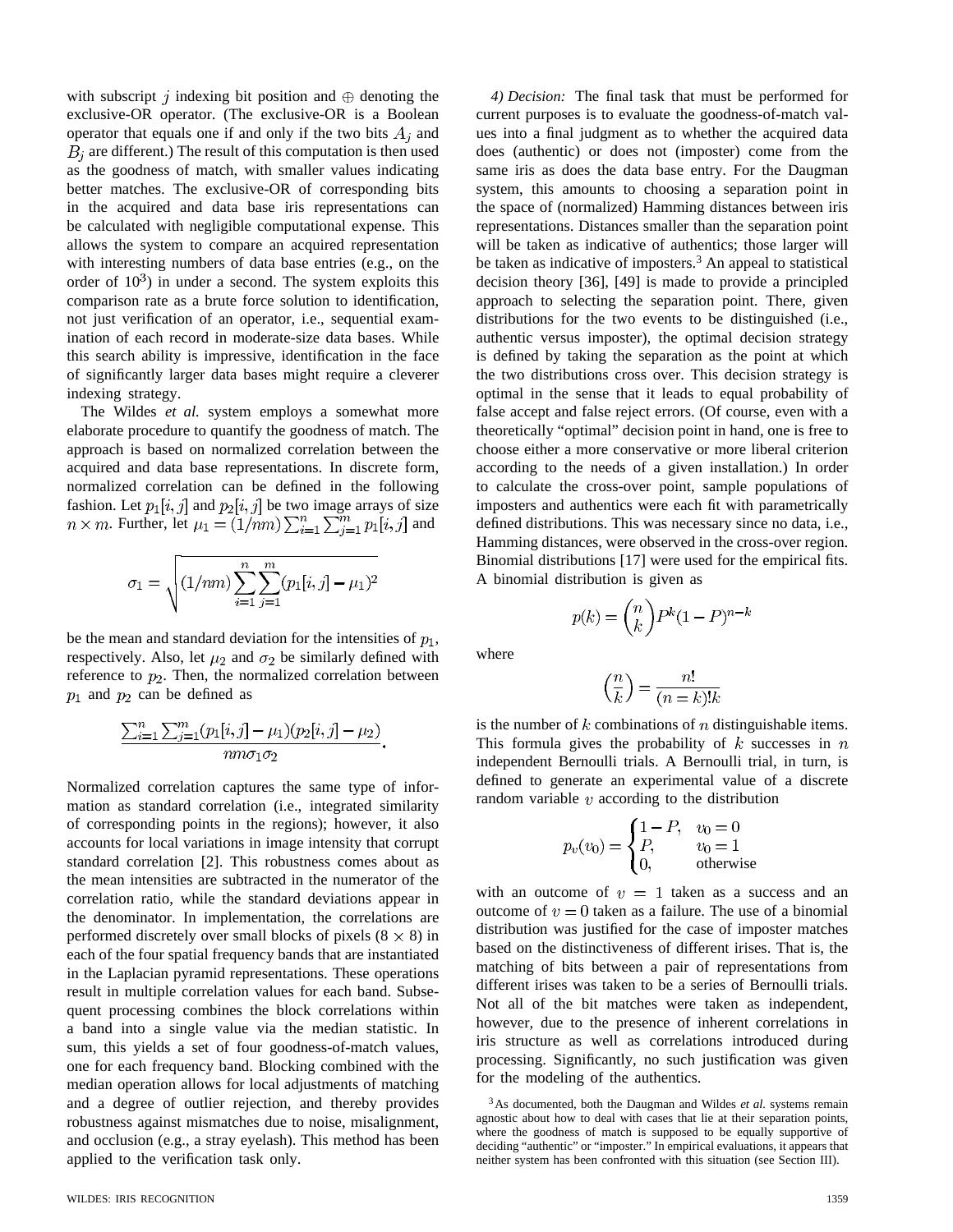For the Wildes *et al.* system, the decision-making process must combine the four goodness-of-match measurements that are calculated by the previous stage of processing (i.e., one for each pass band in the Laplacian pyramid representation) into a single accept/reject judgement. Recourse is had in standard techniques from pattern classification. In particular, the notion that is appealed to is to combine the values in a fashion so that the variance within a class of iris data is minimized while the variance between different classes of iris data is maximized. The linear function that provides such a solution is well known and is given by Fisher's linear discriminant [18], [19]. This function can be defined in the following fashion. Let there be  $n d$ dimensional samples q,  $n_a$  of which are from a set A and  $n_i$  of which are from a set  $\mathcal I$ . For example, in the current application, each sample corresponds to a set of multiscale goodness-of-match measurements, while the classes to be distinguished are the authentics and imposters. Fisher's linear discriminant defines a weight vector  $\omega$  such that the ratio of between class variance to within class variance is maximized for the transformed samples  $\omega^{\mathsf{T}}\mathbf{q}$ . To formalize this notion, let  $\mu_a = (\sum_{\mathbf{q} \in \mathcal{A}} \mathbf{q})/n_i$  be the d-dimensional mean for  $q \in A$  and similarly for  $\mu_i$ . A measure of variance within a class of data can be given in terms of a scatter matrix with the form

$$
S_a = \sum_{q \in \mathcal{A}} (q - \mu_a) (q - \mu_a)^\top
$$

for  $A$  and with  $S_i$  similarly defined for  $I$ . The total within class scatter is given as  $S_w = S_a + S_i$ . A corresponding measure of variance between classes can be defined in terms of the scatter matrix

$$
S_b = (\mu_a - \mu_i)(\mu_a - \mu_i)^\top.
$$

With the preceding definitions in hand, the expression

$$
\frac{\omega^{\top} S_b \omega}{\omega^{\top} S_w \omega}
$$

describes the ratio of between to within class variance of the transformed samples  $\omega$ q. Last, the use of a bit of calculus and linear algebra leads to the conclusion that the  $\omega$  that maximizes this ratio is given as

$$
\omega = S_w^{-1}(\mu_a - \mu_i).
$$

Interestingly,  $S_b$  does not appear in this formula for  $\omega$ since it simply scales the overall result without otherwise changing the separation. To apply this discriminant function to classification, a separation point must be defined in its range. Values above this point will be taken as derived from class  $\mathcal{A}$ ; values below this point will be taken as derived from class  $\mathcal I$ . In the current application, the separation point is taken as the midpoint between the transformed means of the samples from A and T, i.e.,  $(1/2)\omega^{\dagger}(\mu_a + \mu_i)$ . If the probabilities of the measurements given either class are normally distributed and have equal variance, (i.e.,  $p(\mathbf{q}|\mathcal{A}) = 1/\sqrt{2\pi}\sigma e^{-|\mathbf{q}-\mu_a|^2/2\sigma^2}$  with  $\sigma^2$  the variance [17], and similarly for  $I$ ), then this choice of separation

point can be shown to be optimal (i.e., equal probability of false accept and false reject errors). It is heuristic for the case of iris match measurements, however, where these assumptions are not known to hold. In implementation, the discriminant was defined empirically based on a set of iris training data.

While both of the decision methods have performed well to date, the underlying data-modeling assumptions need to be rigorously evaluated against a larger corpus of data. Both of the methods rely on the assumptions that the imposter and authentic populations can each be modeled with single distributions. A basic tenet of iris recognition is that different irises are highly distinct. Therefore, it is reasonable to view the distribution of imposters as varying about a central tendency dictated by some notion of independence, e.g., a 50% chance of individual bits' matching in the Daugman representation or poor correlation for the multiscale matches in the Wildes *et al.* system. Indeed, empirically, this seems to be the case for both systems. However, there is no such theoretical underpining for modeling the authentics with a single distribution. In fact, one might argue that authentics would be best modeled by a mixture of distributions, perhaps even one distribution for repeat occurrences of each iris. From an empirical point of view, it is of concern that the current decision strategies are derived from rather small samples of the population (i.e., on the order of  $10<sup>2</sup>$ ). This matter is exacerbated by the fact that little data has been reported in the cross-over regions for the decisions, exactly the points of most concern. To resolve these issues properly, it will be necessary to consider a larger sample of iris data than the current systems have employed.

*5) A Caveat:* Both of the reviewed approaches to pattern matching are based on methods that are closely tied to the recorded image intensities. More abstract representations may be necessary to deal with greater variation in the appearance of any one iris, e.g., as might result from more relaxed image acquisition. One way to deal with greater variation would be to extract and match sets of features that are expected to be more robust to photometric and geometric distortions in the acquired images. In particular, features that bear a closer and more explicit relationship to physical structures of the iris might exhibit the desired behavior. For example, preliminary results indicate that multiscale blob matching could be valuable in this regard [54]. This approach relies on the correspondence between the dark and light blob structures that typically are apparent in iris images and iris structures such as crypts, freckles, nevi, and striations. If current methods in iris pattern matching begin to break down in future applications, then such symbolic approaches will deserve consideration. It is worth noting, however, that the added robustness that these approaches might yield will most likely come with increased computational expense.

#### *D. Recapitulation*

The main functional components of extant irisrecognition systems consist of image acquisition, iris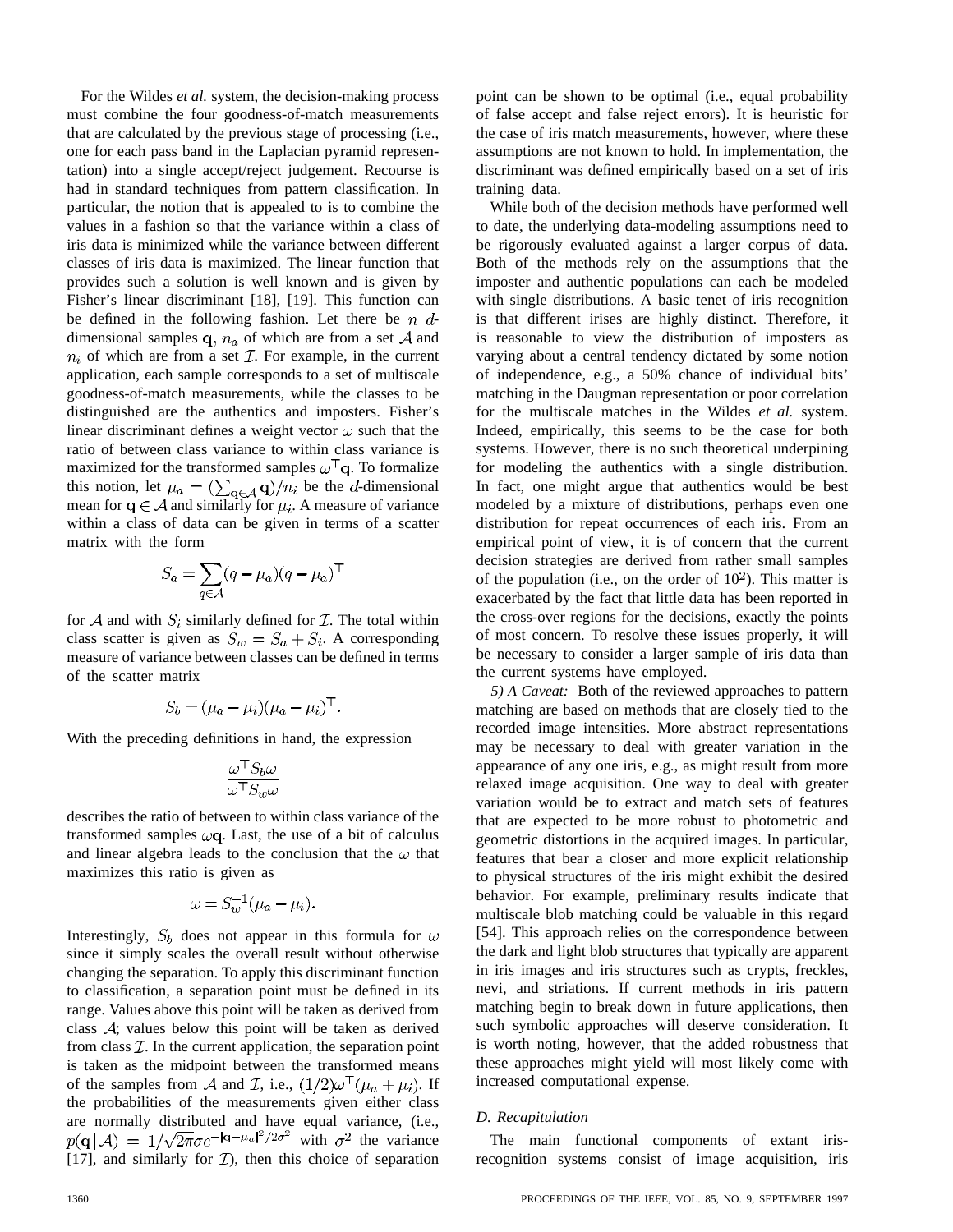localization, and pattern matching. In evaluating designs for these components, one must consider a wide range of technical issues. Chief among these are the physical nature of the iris, optics, image processing/analysis, and human factors. All these considerations must be combined to yield robust solutions even while incurring modest computational expense and compact design. Example solutions to these issues are in place. These solutions have proven to be reliable in preliminary evaluations. More challenging operational scenarios (e.g., acquisition of images with less operator participation) might require somewhat different or at least more elaborate approaches.

## III. SYSTEMS AND PERFORMANCE

The image-acquisition, iris-localization, and patternmatching components developed by Daugman [12]–[14] and Wildes *et al.* [52]–[54] have been assembled into prototype iris-recognition systems. Both of these systems have been awarded U.S. patents [15], [55]. Further, both systems have been the subject of preliminary empirical evaluation. In this section, the system and performance aspects of the two approaches are described.

The Daugman iris-recognition system consists of an image-acquisition rig (standard video camera, lens, framegrabber, LED illuminator and miniature video display for operator positioning) interfaced to a standard computer workstation (a Sun 4). The image-analysis software for the system has been implemented in optimized integer code. The system is capable of three functional modes of operation: enrollment, verification, and identification. In enrollment mode, an image of an operator is captured and a corresponding data base entry is created and stored. In verification mode, an image of an operator is acquired and is evaluated relative to a specified data base entry. In identification mode, an image is acquired and evaluated relative to the entire data base via sequential comparisons. Both the enrollment and verification modes take under 1 s to complete. The identification mode can evaluate against a data base of up to 4000 entries in the same amount of time. A commercial version of this system also is available through IriScan [46]. This version embodies largely the same approach, albeit with further optimization and special-purpose hardware for a more compact instantiation.

The Daugman system has been subjected to two sets of empirical tests. In the first study, 592 irises were represented as derived from 323 persons [14]. An average of approximately three images were taken of each iris. (The time lag involved in repeat captures of a single iris has not been reported.) The irises involved spanned the range of common iris colors: blue, hazel, green, and brown. This preparation allows for evaluation of authentics and imposters across a representative range of iris pigmentations and with some passage of time. In the face of this data set, the system exhibited no false accepts and no false rejects. In an attempt to analyze the data from this experiment, binomial distributions were fit to both the observed authentic and imposter scores, i.e., as previously described during the discussion of pattern matching. The fits were used to calculate several statistics. The crossover error rate for false accepts and false rejects was found to be 1 in 131 000. Further, based on the means of the fits, typical matching statistics were calculated. For the "typical" imposter comparison, the confidence with which the operator was rejected corresponded to a conditional false reject probability of 1 in  $10^{9.6}$ . For the "typical" authentic comparison, the confidence with which the operator was accepted corresponded to a conditional false accept probability of 1 in  $10^{31}$ . Interpretation of these inferences requires caution. As noted during the discussion of pattern matching, justification for fitting the observed data with binomial distributions is problematic. From a theoretical point of view, it is not clear why such a distribution is appropriate for the case of authentics. From an empirical point of view, the fits are based on small samples of the populations, and data is lacking in the critical cross-over region. Nevertheless, it is worth noting that qualitatively, the data for authentics and imposters were well separated in this study.

In a second study, a preproduction version of the commercial IriScan system was evaluated [6]. In this study, the system was installed in a public space at Sandia National Laboratories, NM. Operators consisted of volunteers from the Sandia community. The study was conducted in two phases. In the first phase, 199 irises were represented as derived from 122 people. Following enrollment, the operators made a total of 878 attempts to use the system in identification mode over a period of eight days. Of these attempts, 89 false rejects were recorded. For 47 of these cases, however, the operator made a retry, and all but 16 of these were accepted. All of these errors were traced to either reflections from eye wear that obscured the iris or user difficulty (e.g., difficulty in self-positioning). No false accepts were recorded. In the second phase, 96 of the people involved in the first phase attempted an identification relative to a data base with 403 entries, none of which corresponded to the operators in question. Once again, no false accepts were recorded. This study is of particular interest since of the reported iris-recognition tests, it comes closest to approximating an actual deployment of a system. In both studies of the Daugman system, operators found it to be generally unobjectionable in subjective evaluation. However, some reports of discomfort with the illuminant were recorded in the second study.

The Wildes *et al.* iris-recognition system consists of an image-acquisition rig (low light video camera, lens, framegrabber, diffuse polarized illuminator, and reticle for operator positioning) interfaced to a standard computer workstation (a Sun SPARCstation 20). The image-analysis software for the system has been implemented in the C or UNIX C Shell languages without optimization. This system is capable of two functional modes of operation: enrollment and verification. These modes operate analogously to those described for the Daugman system. Both of these modes require approximately 10 s to complete. A significant speed-up of execution should be possible,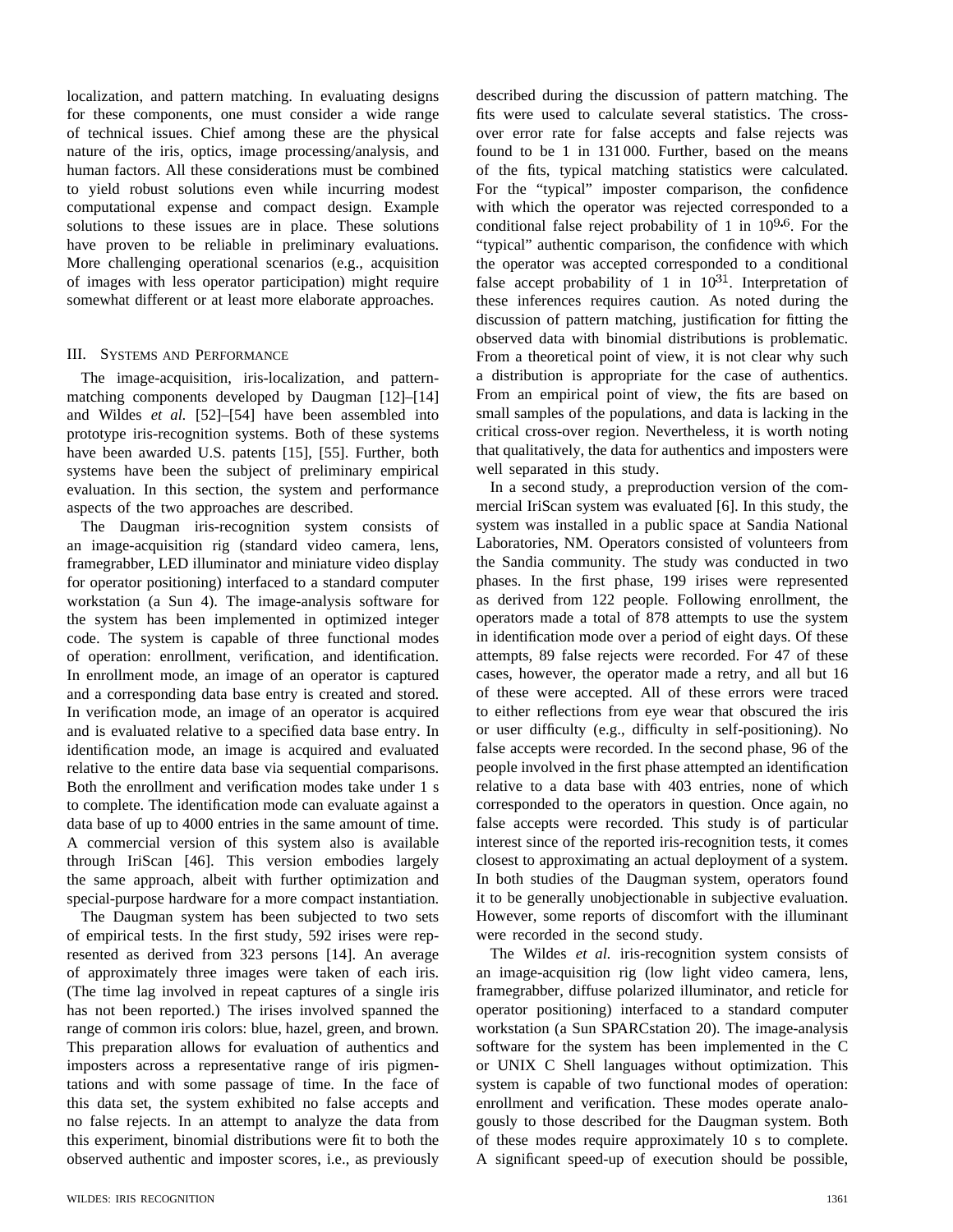however, via optimization of the image-analysis software. No commercial version of this system is available.

The Wildes *et al.* system has not been evaluated to the same degree as has the Daugman system. In particular, the system has been the subject of one empirical study [52]. In this study, a total of 60 different irises were represented as derived from 40 persons. For each iris, ten images were captured: five at an initial session and five approximately one month latter. Of note is the fact that this sample included identical twins. Again, the common range of iris colors (blue, hazel, green, and brown) were represented. This preparation allowed for the same types of comparisons as the previously described experiments. There were no observed false positives or false negatives in the evaluation of this corpus of data. In this case, statistical analysis was eschewed owing to the small sample size. At a qualitative level, however, the data for authentics and imposters were well separated. In subjective reports, operators found the system to be unobjectionable.

Overall, the two iris-recognition systems that are being used for illustration have performed remarkably well under preliminary testing. Given that the experiments were conducted on samples on the order of  $10<sup>2</sup>$  or less (i.e., number of irises in the experiments) from a population on the order of  $10^{10}$  (i.e., total number of human irises), however, one must be cautious in the extrapolation of these results. Nevertheless, the results speak in favor of iris recognition as a promising biometric technology.

#### IV. CONCLUSION

For at least a century, it has been suggested that the iris can subserve biometrically based recognition of human individuals. Recent efforts in machine vision have yielded automated systems that take strides toward realizing this potential. As currently instantiated, these systems are relatively compact and efficient and have shown promising performance in preliminary testing. Extant systems require a fair amount of operator participation and work at rather close range. Therefore, they are best suited to controlled assessment scenarios (e.g., portal entry and the like).

The notion that the iris is a useful biometric for recognition stems largely from anecdotal clinical and indirect developmental evidence. This body of evidence suggests that the structure of individual irises is highly distinctive and stable with age. Empirical testing of documented irisrecognition systems provide additional support for these claims; however, these tests were limited in scope. An important direction for future efforts is the design and execution of controlled, large-scale, longitudinal studies. Only via reference to such studies can the true accuracy of iris recognition be determined for both the verification and identification tasks. Another potentially rich direction for future research would be to relax the constraints under which current iris-recognition systems operate. In this regard, it would be particularly desirable to decrease the required level of operator participation even while increasing the physical distance from which evaluation takes place. If such goals can be achieved, then iris recognition can provide the basis for truly noninvasive biometric assessment. Further, if these enhancements can be had while maintaining compact, efficient, and low-cost implementations, then iris recognition will be well positioned for widespread deployment.

#### ACKNOWLEDGMENT

The author wishes to thank W. A. Richards for providing the suggestion that the author investigate the human iris as a basis for a biometric technology, P. J. Burt for discussion on the definition of Laplacian pyramids, and L. A. Raymond for generating the diagrams of iris anatomy that are shown in Fig. 2.

#### **REFERENCES**

- [1] F. H. Adler, *Physiology of the Eye*. St. Louis, MO: Mosby, 1965.
- [2] D. H. Ballard and C. M. Brown, *Computer Vision*. Englewood Cliffs, NJ: Prentice-Hall, 1982.
- [3] J. R. Bergen, P. Anandan, K. Hanna, and R. Hingorani, "Hierarchical model-based motion estimation," in *Proc. Euro. Conf. Computer Vision*, Santa Margherita Ligure, Italy, 1991, pp. 5–10.
- [4] L. Berggren, "Iridology: A critical review," *Acta Ophthalmoligica*, vol. 63, pp. 1–8, 1985.
- [5] A. Bertillon, "La couleur de l'iris," *Rev. Sci.*, vol. 36, no. 3, pp. 65–73, 1885.
- [6] F. Bouchier, J. S. Ahrens, and G. Wells, "Laboratory evaluation of the IriScan prototype biometric identifier," Sandia National Laboratories, Albuquerque, NM, Tech. Rep. SAND'96-1033, 1996.
- [7] R. Bright, *Smartcards: Principles, Practice, Applications*. New York: Ellis Horwood, 1988.
- [8] P. J. Burt and E. Adelson, "The Laplacian pyramid as a compact image code," *IEEE Trans. Comput.*, vol. 31, no. 4, pp. 532–540, 1983.
- [9] R. Chellappa, C. L. Wilson, and S. Sirohey, "Human and machine recognition of faces: A survey," *Proc. IEEE*, vol. 83, pp. 705–740, May 1995.
- [10] W. T. Cope, M. L. Wolbarsht, and B. S. Yamanishi, "The corneal polarization cross," *J. Opt. Soc. Amer. A, Opt. Image Sci.*, vol. 68, no. 6, pp. 1139–1140, 1978.
- [11] J. G. Daugman, "Complete discrete 2-D Gabor transforms by neural networks for image analysis and compression," *IEEE Trans. Acoust., Speech, Signal Processing*, vol. 36, pp.  $[12] \t 1169-1179, 1988.$ <br> $[12] \t$  "Biometric"
- "Biometric signature security system," Harvard University, Cambridge, MA, Tech. Rep., 1990.
- [13]  $\_\_\$ , "High confidence personal identification by rapid video analysis of iris texture," in *Proc. IEEE Int. Carnahan Conf. Security Technology*, 1992, pp. 1–11.
- [14] \_\_, "High confidence visual recognition of persons by a test of statistical independence," *IEEE Trans. Pattern Anal. Machine Intell.*, vol. 15, no. 11, pp. 1148–1161, 1993.
- [15]  $\_\_$ , "Biometric personal identification system based on iris analysis," U.S. Patent 5 291 560, 1994.
- [16] H. Davson, *The Physiology of the Eye*, 2nd ed. Boston, MA: Little, Brown & Co., 1963.
- [17] A. W. Drake, *Fundamentals of Applied Probability Theory*. New York: McGraw-Hill, 1986.
- [18] R. O. Duda and P. E. Hart, *Pattern Classification and Scene Analysis*. New York: Wiley, 1973.
- [19] R. A. Fisher, "The use of multiple measurements in taxonomic problems," *Annals Eugenics*, vol. 7, no. 2, pp. 179–188, 1936.
- [20] L. Flom and A. Safir, "Iris recognition system," U.S. Patent 4 641 349, 1987.
- [21] D. Gabor, "Theory of communication," *J. Inst. Elect. Eng.*, vol. 93, pp. 429–459, 1946.
- [22] S. B. Grimes and I. Kershner, *Never Say Never Again*, Warner Brothers, 1983.
- [23] K. Hanna, R. Mandelbaum, L. Wixson, D. Mishra, and V. Paragana, "A system for nonintrusive human iris acquisition,"